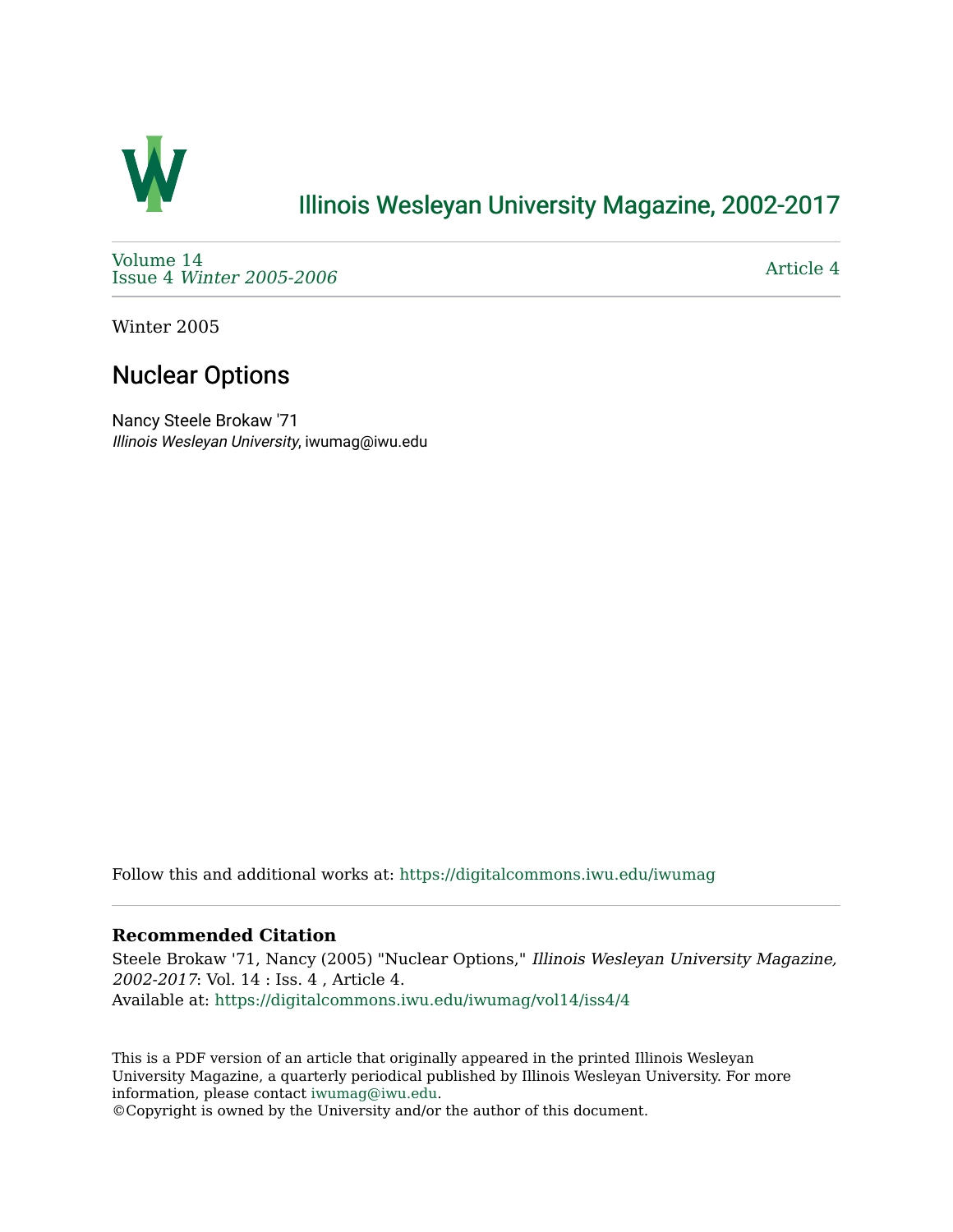## Nuclear Options



**Physics Professor Ray Wilson guides students and teachers into careful consideration of a subject that he believes humanity ignores at its peril.** 

### **Story by Nancy Steele Brokaw '71 Portrait photo by Marc Featherly**

In 1959, Ray Wilson was conducting research in the library stacks at the University of Illinois when he came across something he wasn't supposed to see.

*Atomic Bomb Injuries*, by Dr. Nobuo Kusano, published in 1953, included photos of horrifically injured victims of the nuclear bombs dropped by U.S. aircraft on the Japanese cities of Hiroshima and Nagasaki 60 years ago this past August.

"It was a rather unusual find," says Wilson, associate professor emeritus of physics at IWU. "I didn't realize it back in 1959 but all such photos and documentation were confiscated by U.S.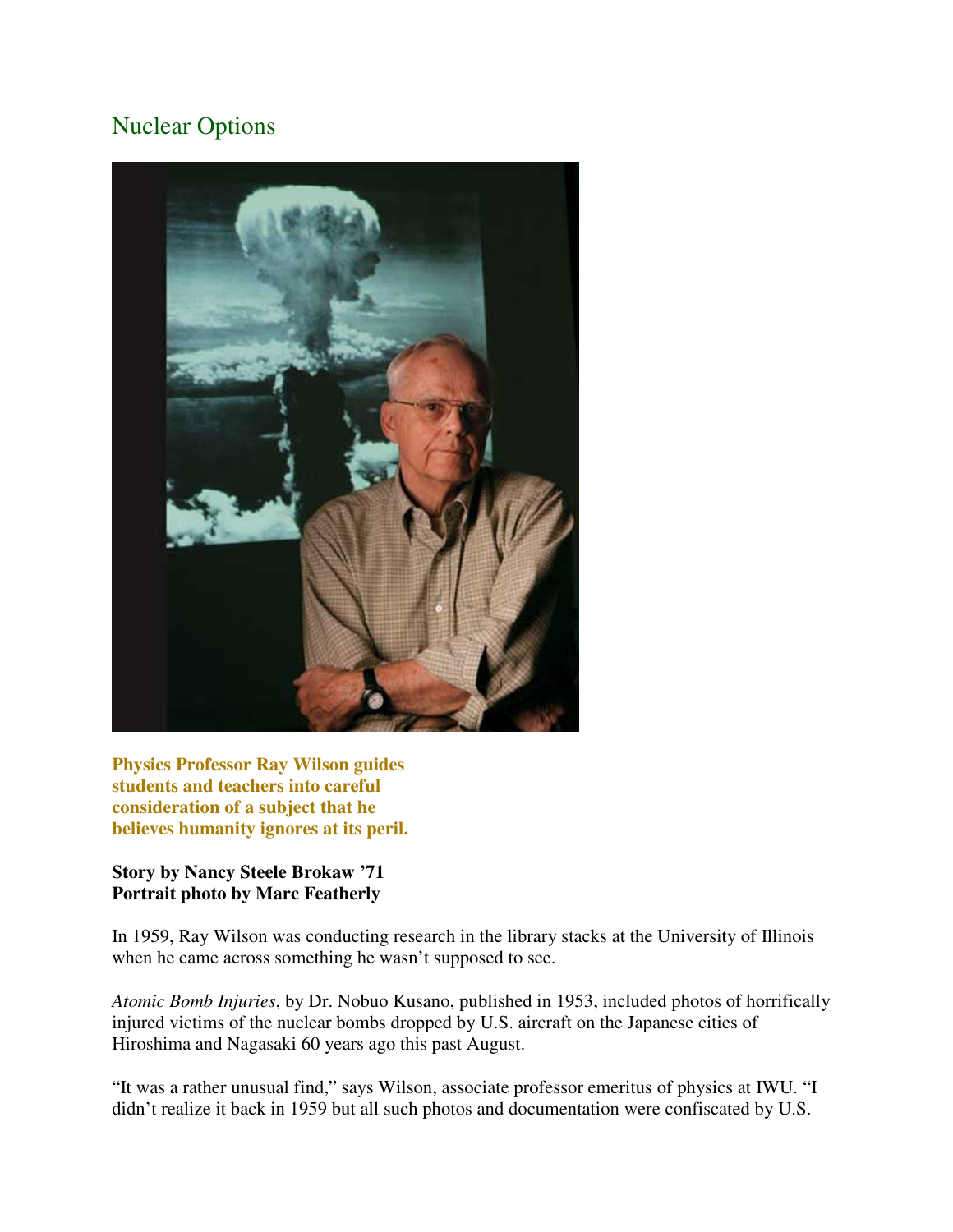occupation forces in Japan, classified as 'confidential' by the U.S. government, and kept secure for some 22 to 30 years. Apparently Dr. Kusano did not volunteer his photos for confiscation."

In post World War II-America, the atomic bombings on Japan were well-known, but what exactly happened to the scores of civilians killed or injured in the blasts remained something of a mystery. Kusano's book — based on a presentation he made at a medical conference in Vienna in 1953 — showed what happened to them, in graphic detail.

The photos made an indelible impression on Wilson, who in the years since has spent much of his time and energy trying to raise awareness about the destruction a single exploded nuclear bomb can deliver — let alone the thousands of such weapons currently stockpiled in arsenals around the world. Wilson decided to create a May Term course that covered a range of nuclear issues but focused on the Hiroshima and Nagasaki bombings. Since he began teaching "Problems of Nuclear Disarmament" in 1979, hundreds of Illinois Wesleyan students have faced the question, posed in bold type in Wilson's course syllabus: "Do you think this is something you should know about?"

Zach Hooper '07, a business administration major who took Wilson's class last May, thinks the content of Wilson's course is something his generation should definitely know. He's noticed a reckless posture among many his age about the prospect of launching a nuclear attack. "As young Americans, we have this idea after the terrorist attacks — there's this mindset — that we should just go nuke 'em," he says. "But that's not really an option, nor was it ever."

On August 6, 1945, it was not just an option, but reality, as troops aboard a U.S. Army plane detonated a single nuclear bomb, code-named Little Boy, 1,900 feet above the center of the Japanese city of Hiroshima. Three days later, on August 9, U.S. pilots dropped another bomb on nearby Nagasaki.

Estimates vary but most experts now say that within two weeks of the Hiroshima bomb, 126,000 Japanese died, about 95 percent of whom were civilians. Another 15,000 exposed to the blasts died by the end of the year. Tens of thousands more were irradiated, causing suffering and, often, eventual death from complications. The final death toll, according to Wilson, was well beyond 200,000.

Wilson takes an interdisciplinary approach in elucidating this event, which is forever seared into the consciousness of one generation, yet was practically ancient history to Hooper and his 71 classmates enrolled in "Problems of Nuclear Disarmament" this past May. To explain what happened in Hiroshima and Nagasaki, Wilson begins with the physics. Students are introduced to fundamental concepts regarding the four forces of nature, concepts of energy, conservation laws, and atomic and nuclear physics.

As Wilson writes in his course syllabus, "You will learn some very basic science which will then allow you to understand the physics and technology of nuclear explosions and nuclear war. You will be able to actually do atomic and nuclear physics problems." Underlined and in bold type he adds, "This is a major ingredient of the course."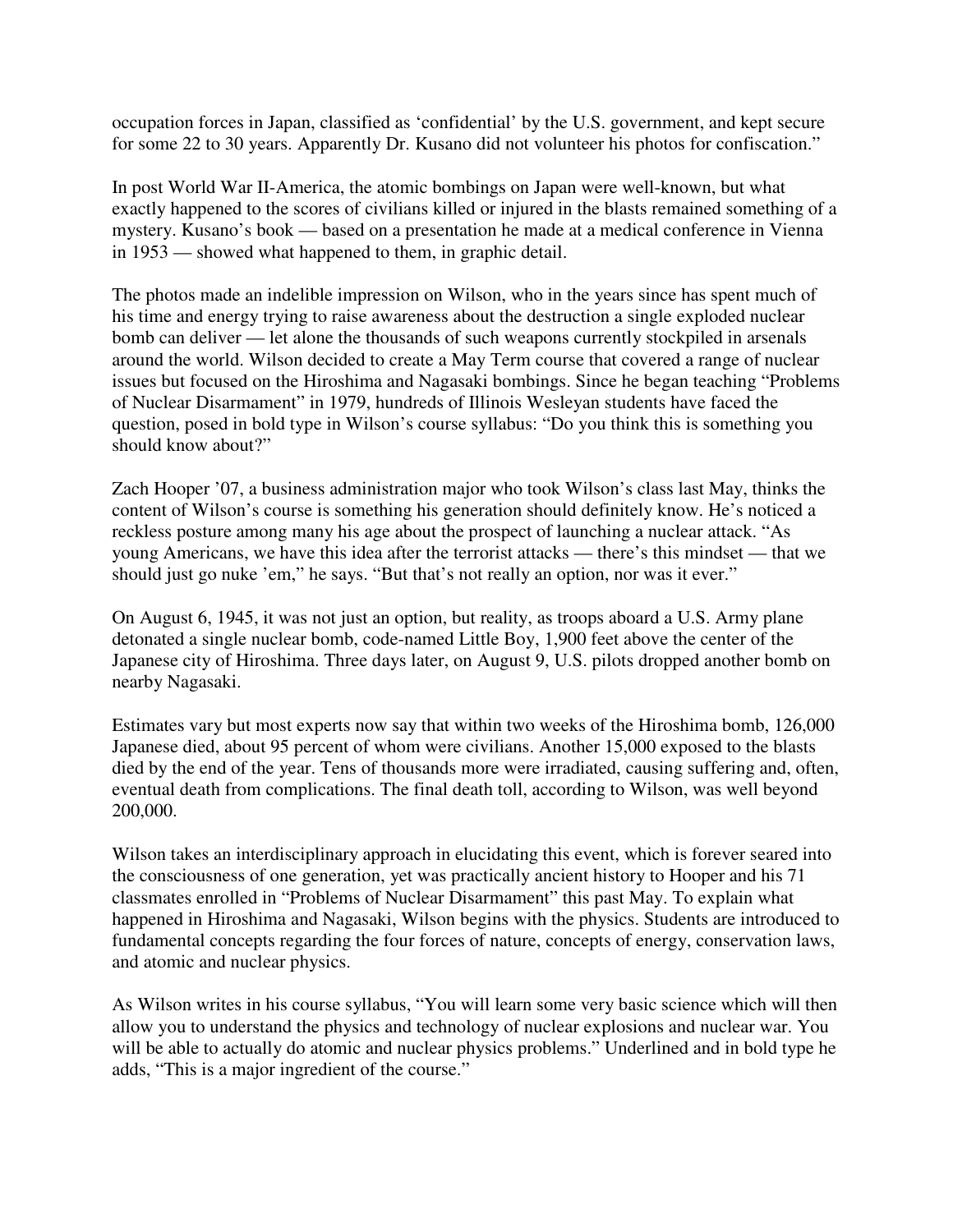While teaching basic physics (class completion earns students a general education requirement), Wilson also introduces such topics as the science and technology of nuclear war and the social, economic, ethical, and political implications of nuclear weapons policies among nations. Wilson, often employing characteristic humor, guides his students to a real understanding of Japanese culture and people. For this reason, the course also earns students a "flag" credit for the curricular requirement of Encountering Global Diversity.

"Now this isn't the kind of class where you want to live in a hole and not have kids, is it?" one mother asked her daughter after three days of Wilson's class.

While Kate Tombaugh '07 told her mother that it wasn't that kind of class, she says she can't deny it that the material made a strong impact. "What hit me," Tombaugh reports, "is that education and knowledge are everything. It's really neat having my eyes opened. I can't dwell on it, but I can't be too naïve, either."

Wilson uses a kaleidoscopic mix of classroom presentations and thought-provoking questions. Presentations are, by turns, scientific, biographical, or cultural. Wilson introduces his students to the larger world of Japanese society through videos (including a series of Sumo wrestling events), slides, and personal stories. Wilson spent eight summers studying in Hiroshima, where he was a visiting scholar at Hiroshima Jogakuin College, and returns there at least every three years. On those visits, he is accompanied by his wife, Akiko — who is from Japan and previously taught English in Hiroshima and worked at the Hiroshima Peace Park — and their two teenaged children, Taiyo and Aya.

While sharing his knowledge, Wilson also likes to ask questions that have no easy answers. A sample, printed on the classroom's dry eraser board: "If the U.S. totally eliminated ALL its nuclear weapons, guaranteed to make no more, would anything bad happen? Anything good?"

Wilson does not shy away from helping students understand the full effects of nuclear blasts. He shows them photos of bombing victims.

"The explosions were hotter than the surface of the sun," says Carrie Schmitt '07, who took Wilson's course. "I can't imagine. It melted the skin off people's bodies."



Wilson and his wife, Akiko (above) at the Peace Statue in Nagasaki Peace Park. The couple met in Hiroshima and make frequent visits to Japan with their two children.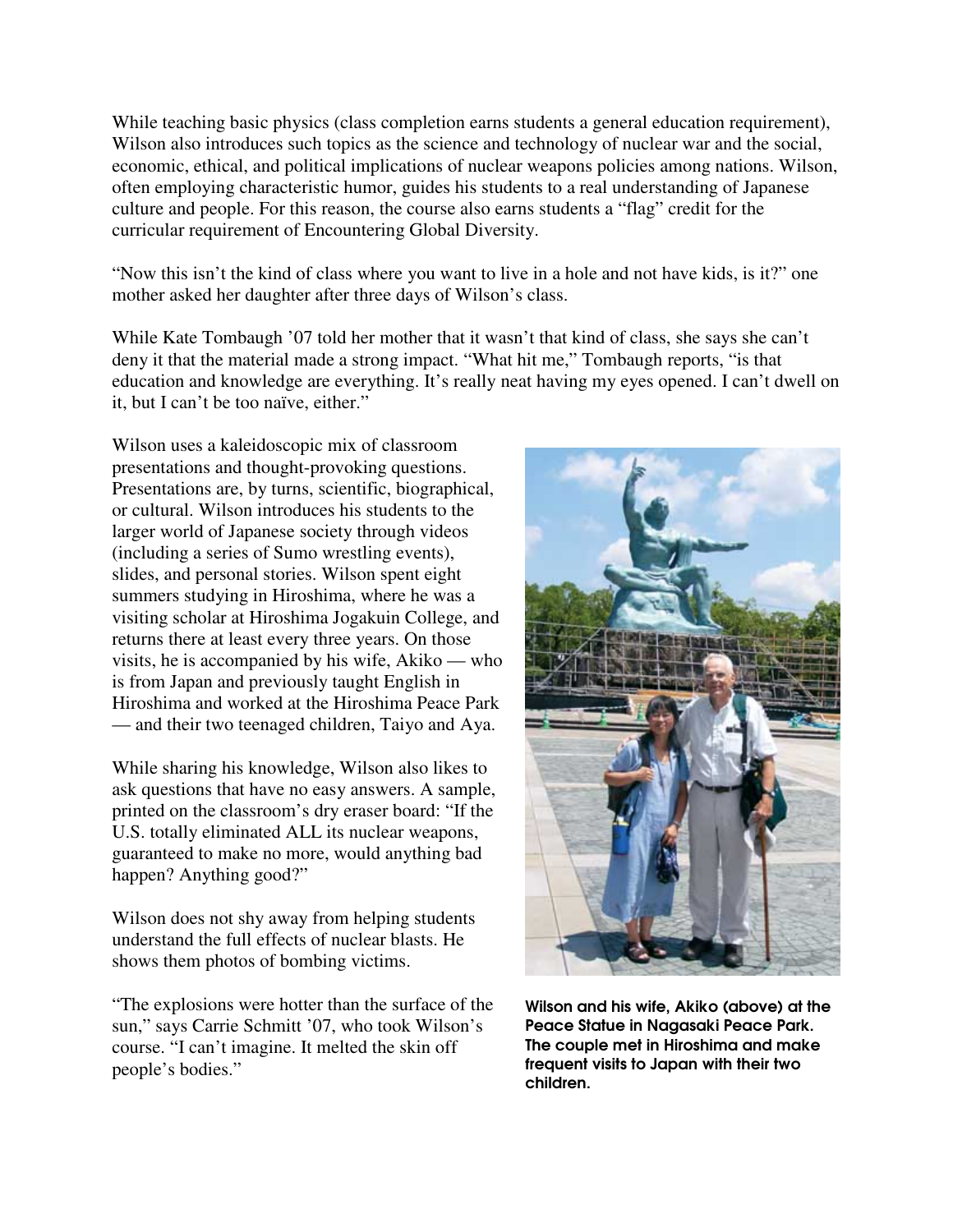"The victims," Diana Lopez '08 chimes in, "so many of them were children. I remember the charred bodies of women, crouched over, trying to protect their children, and I remember a child trying to nurse at his mother's breast but the mother was already dead."

Such photos made a similar impression on Wilson in 1959 when he discovered them at the University of Illinois, where he earned his bachelor's and master's degrees (his Ph.D. is from the University of Arizona). At the time, he was student teaching a physics class at Champaign Central High School taught by Nellie Bates. In that era of Civil Defense, the class was a recipient of a federal grant to teach the students about protecting themselves in the event of a nuclear exchange.

"But what was it like for the people?" Wilson remembers wondering. "All that had been mainly revealed by 1959 was what had happened to the cities of Hiroshima and Nagasaki . . . and incidentally — it almost seemed — a lot of people died. But, really, what had happened to the people?"

Discovering at least part of the answer to that question in Kusano's book, *Atomic Bomb Injuries,*  Wilson decided the information was too important not to share with others.

"From then on, when teaching about nuclear energy," he says, "I decided to show my physics students the results of the largest singular releases of energy man has ever produced on Earth. We would do the physics, show the areas destroyed — but also include what happened to real people, the biophysics."



In the summer, Wilson (above) leads a weeklong workshop at Illinois Wesleyan's campus that gives college and high school instructors from across the country a "running start" on how to teach courses about nuclear weapons and their proliferation. (Photo by Marc Featherly)

Wilson — who joined Illinois Wesleyan's faculty in 1962 and earned emeritus status in 1997 — has lately been passing along his methods of teaching about nuclear issues to a younger generation of teachers. Through his associations with officials in Hiroshima, he received funding in 2002 to teach a one-week workshop that, he says, gives other instructors "a running start" on teaching courses similar to "Problems of Nuclear Disarmament." The workshop has continued every year since — although funding is running low and Wilson has contributed some of his own money to keep it going.

Greg Mason, an English/Peace Studies professor at Gustavus Adolphus College in St. Peter, Minn., attended the July 2005 workshop. "I've been teaching peace studies for about 10 years," Mason says, "and I was interested in improving my knowledge of this particular area. Like others, I've been avoiding it somewhat because it was so horrific and unthinkable and I thought I needed to understand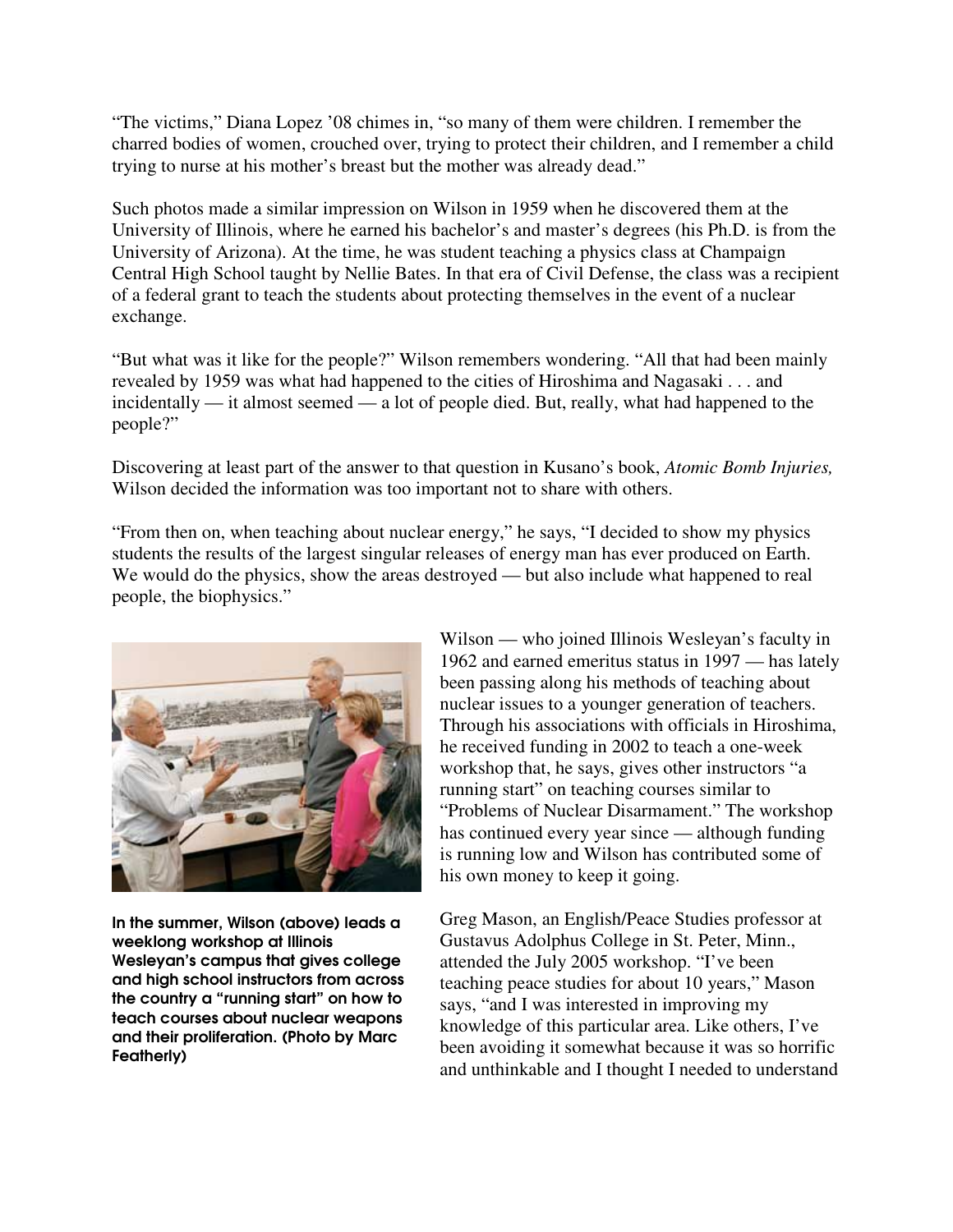it better and make my students more aware of it, rather than sort of just skimming over it as I had done in the past."

Another attendee, Joanne Izbicki, is an assistant professor at Ithaca College in Ithaca, N.Y., specializing in Modern East Asia. She's been to Hiroshima and read extensively on the subject. Still, Izbicki says of the content of Wilson's workshop, "There are some things from this week that I recoiled from — there's always something that seems more shocking.

"All of these issues are still very, very hot," Izbicki adds. "I think teaching about Hiroshima and Nagasaki gives people a very concrete grasp of what we're really talking about if we're still going to consider the use of nuclear weapons."

Penny Hanna, who teaches high school science in South Dakota, says she especially appreciated "all of the instruction on Japanese culture, how to talk and get around. That was real personal to him (Wilson). The family slides gave the course a human aspect. ... It's not just what happened but who it happened to."

Mason also liked Wilson's approach to the material. "He connects in a personal as well as a physics way; it's a powerful combination of professional expertise and personal commitment." Adds Izbicki, "Ray has a very gentle personality. Often physics professors are 'up here,'" she says, motioning above her head, "but he's easy to understand. He doesn't preach to us."

Not preaching is an important part of Wilson's teaching style. "It's not my intention to create pacifists but to teach historical truth," he says. "We wrestle (in class) with several of the dilemmas related to the use of nuclear weapons."

One such dilemma is the fact that the nuclear bombs of today are much more destructive than the ones dropped on Japan in 1945. The Hiroshima nuclear explosion was the equivalent of 15,000 tons of conventional high explosive (TNT). In the year 2005, Wilson says, the yield of an average nuclear weapon worldwide is about 10 times greater than what he calls "the small and primitive Hiroshima bomb."

"Not too long ago," Wilson writes in his course guide, "world arsenals contained the equivalent of eighteen thousand million tons (18,000,000,000) of conventional high explosives. This is equivalent to 1,200,000 Hiroshimas."

"It is now possible to destroy all the major cities of the world and their people overnight, and simultaneously wreak devastating radioactive havoc everywhere else on the globe ... all with the simple push of a few buttons," Wilson concludes.

All of this raises questions, and it is Wilson's style to ask them: *Who threatens you? Who will you war against? Do world leaders understand what the problem is?* 

He doesn't offer answers.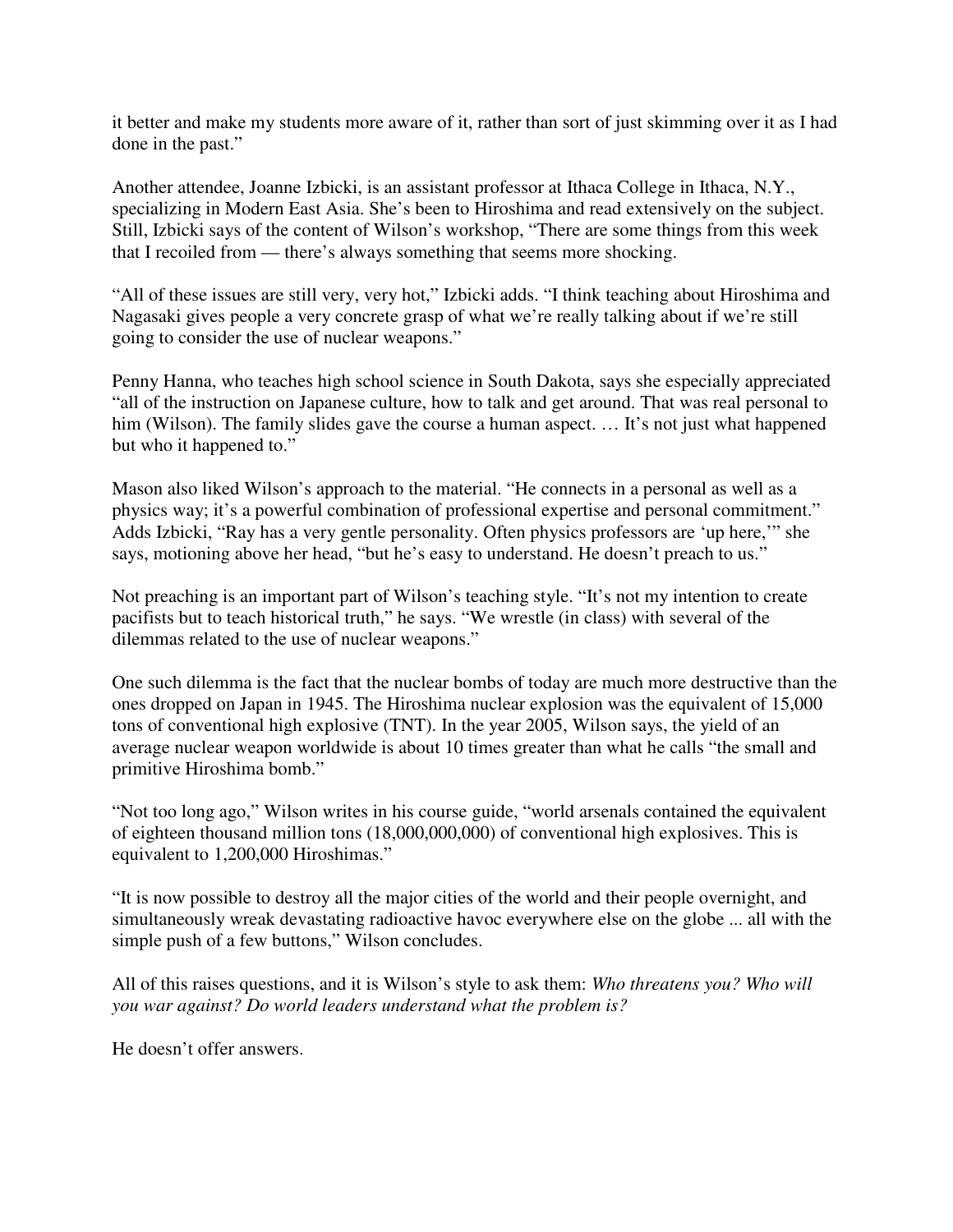"Professor Wilson allows us a lot of thought," Schmitt says, reflecting on her May Term experience.

"It's true," Lopez agrees. "He makes it easy for people to dissent; he doesn't tell us how to think."

Wilson urges his students to get alternative viewpoints by writing to relatives and sharing videos shown in class with others. "I interviewed my grandparents," says Tombaugh. "I understand why they felt it was necessary (to bomb Hiroshima and Nagasaki) after Pearl Harbor."

To see the problem through the eyes of world leaders who must decide whether or not to use their countries' nuclear arsenals, Wilson designed a project that enables students to "bomb" either their hometowns or Bloomington/Normal — complete with graphs, concentric rings of radiation levels, and casualty projections.

"It's interesting to put yourself in that place," Tombaugh says.



Wilson provides a memorable visual demonstration, first pouring one BB into a waste can to represent the entire global firepower during World War II, followed by the pouring of 6,000 BBs, which symbolize the power of the world's nuclear arsenal at the height of the Cold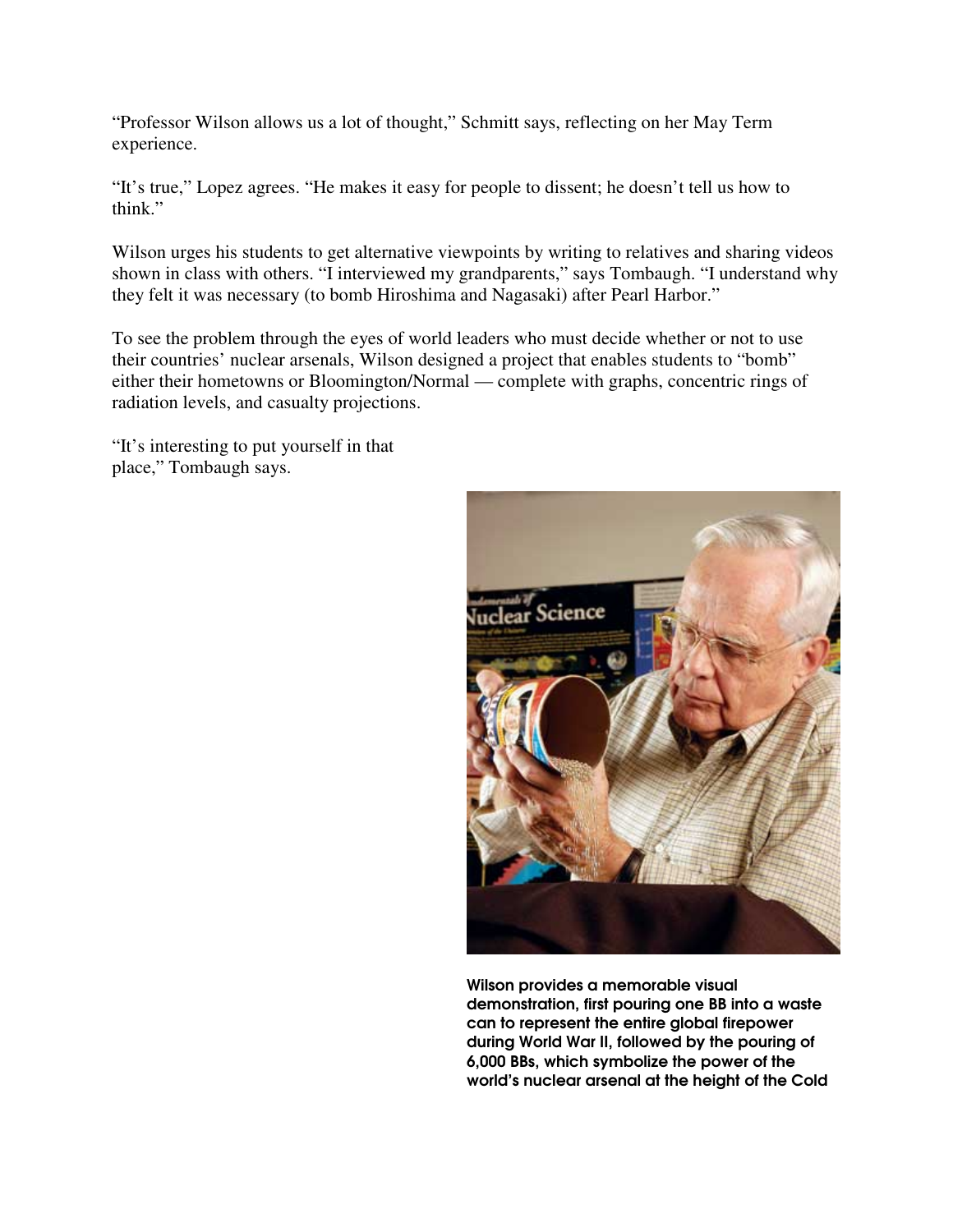For many students, the course's most memorable moment is the "wastebasket demonstration." As Rachel Halfpap '08

#### War. (Photo by Marc Featherly)

describes it, "Professor Wilson had a wastebasket rigged up where one BB pellet dropped in was equal to all the firepower of World War II. Then he had 6,000 BBs that represented the power of the nuclear bombs during the Cold War. He dropped the single pellet and that was loud. Then he started pouring in the 6,000 BBs. It went on forever, just for us to imagine how much destruction there is."

Another way to better visualize the destruction wrought by nuclear weapons is through literature and film. Students are assigned *Barefoot Gen*, an autobiographical graphic novel about the struggles of a 6-year-old boy and his family in the aftermath of the Hiroshima bombing. They also see *Black Rain,* a powerful movie depicting the horror of ravaged Hiroshima and the survivors' struggle to rebuild their shattered lives while coping with radiation sickness.

"All of this is painful to watch," says Zach Hooper, "but Professor Wilson balances it with humor."

Where does that humor come from?

"I could not continue to teach this course over this many years, repeatedly going over such disturbing material, if I was not an optimist," Wilson says, "and if in spite of it all, I didn't enjoy the classroom encounters and think that students have gained some valuable knowledge — and sometimes, believe it or not, had fun."

As for Wilson's optimism, it is solidly tempered with pragmatism. While knowing that the world is only a few button pushes away from an unimaginable nuclear catastrophe, he also realizes that most people will continue to remain oblivious to the danger unless a solid commitment among the world's nations emerges to deal with the problem. It is this very proposition that he addresses in *All Things Nuclear* by James C. Warf, a former Manhattan Project chemist and distinguished professor emeritus at the University of Southern California. Wilson's contribution to the book, "A New Way of Thinking About Achieving and Preserving Peace," summarizes his thoughts on world peace, "formulated, adjusted and changed over something like 25 years."

"If you know what kind of danger this is, then you can look at government policy and see: is this something we should be doing or is this something we should not be doing?" Wilson says. "I think I found a better way to do things, but it's a long distance from finding a better way to do things and getting the right people to think it's a better way to do things."

In his writing, Wilson concludes with a quote by the English statesman and philosopher Francis Bacon: "He that will not apply new remedies must expect new evils; for time is the greatest innovator." It's a chilling — and challenging — thought for IWU students to wrestle with.

But wrestle they do.